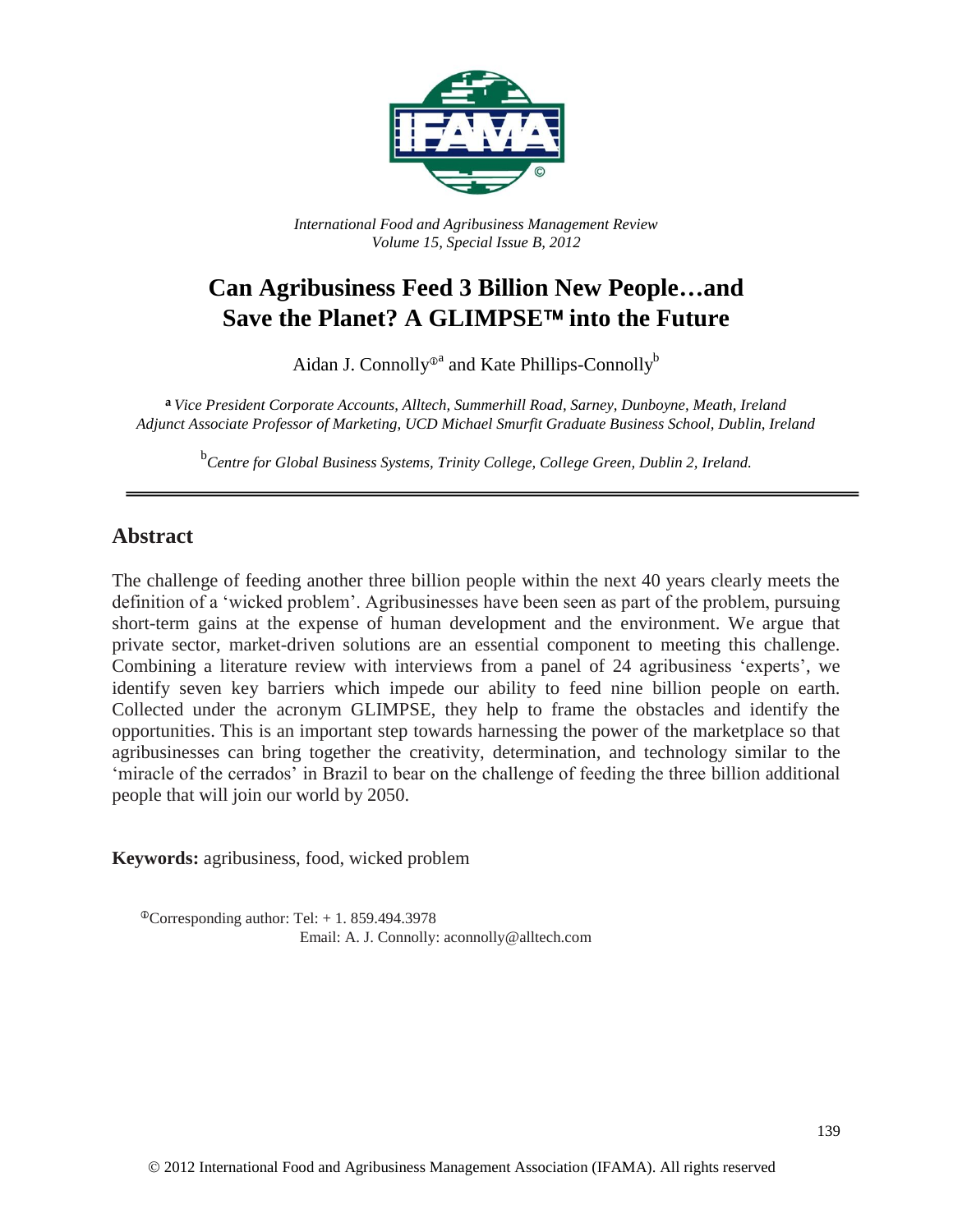*"We in agriculture must think differently from how we have in the past, by adopting new technology at a faster pace and communicating in a way we never have before. We must find the balance for sustainable food production and protection of resources while satisfying consumer demands."*

*–T.P. Lyons*

## **Introduction**

The challenge of feeding another three billion people within the next 40 years clearly meets the definition of a 'wicked problem's (Australian Public Service Commission 2007).<sup>1</sup> Indeed, it qualifies as a 'super-wicked' problem, because time is running out; there is no central authority to take charge; those who are seeking to solve the problem are also part of the problem, and public policies are generally myopic (Levin et. al 2009).

Agribusinesses have been seen as part of the problem, pursuing short-term gains at the expense of human development and the environment. Greenpeace is on record as saying that Sustainable agriculture can deliver for 9 billion people if governments listen to people, not big agribusinesses (Oran 2012). We argue instead, that private sector market-driven solutions are an essential component to meeting the challenge. Using a modified Delphi approach, we asked a range of experts from all sectors of agribusiness to identify the barriers that they see in meeting the challenge of feeding nine billion people. Through an iterative research and feedback process, major barriers to the necessary level of agricultural development were identified. In turn these were encapsulated into the GLIMPSE<sup>TM</sup> framework, which provides a useful way of identifying both the obstacles and the opportunities of meeting this global challenge of feeding 3 billion more people.

## **The Challenge to Agribusiness**

It has been assumed that "solving" agricultural challenges is the role of governments, NGO's, the United Nations and charities. Indeed, many organizations, often government funded, are diametrically opposed to private sector solutions, and have a deep distrust of agribusiness.<sup>2</sup>

However, the involvement (or interference) of governments reflects competing priorities at best, and corruption at worst. NGO's, the UN and numerous charities are all doing substantive, important work, but the last 40 years has demonstrated the limitations of institutional approaches. Moreover, the solutions that emerge from conventional thought processes are unwieldy and often unrealistic. One researcher argues that the solution to the wicked problems of food and the environment is an integrated policy for agriculture, R&D, the environment, energy, climate change, trade, health and consumer policy.<sup>3</sup> Another allows for more private sector investment in R&D, as long as it is "...carefully designed, adequately funded and politically backed" (Naseem et al.).

 $\overline{a}$  $<sup>1</sup>$  The complex, interdependent nature of the problem resists resolution because of incomplete, contradictory, and</sup> changing requirements, and the effort to solve one issue creates or reveals other problems.

<sup>2</sup> Damien McLoughlin

<sup>3</sup> Patrick Cunningham, Brussels, Sept. 14, 2010.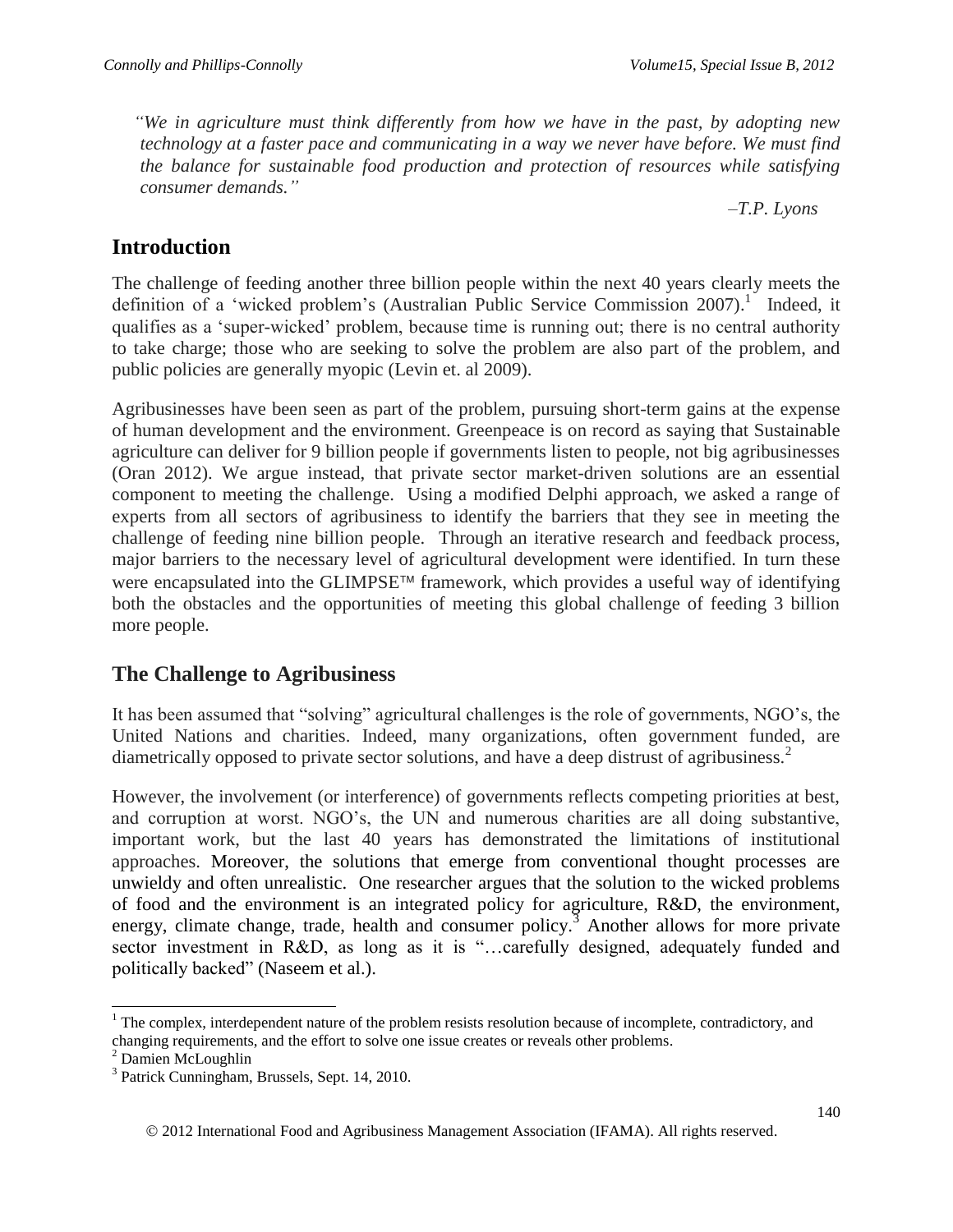These improbably high standards reflect just how wicked the problem is, and why agribusiness expertise could prove to be valuable. One of the few points of consensus among the many researchers and organizations attempting to find solutions, is that the private sector will be a critical part of finding ways to get more food to more people more sustainably. Agribusiness leaders are recognizing both the moral and practical dimensions of their role. One noted that 'in the last couple of years, the private sector has really come to grasp its responsibility about sustainable production. They realize that it's not just about profits and it's not just about keeping shareholders happy. It's really about having a license to produce and being acceptable in society and investing in the long term.'<sup>4</sup> Another, perhaps optimistically, pointed out that the "…private sector, I think, is today seen as part of the solution; ten to fifteen years ago it was seen by some people as part of the problem."<sup>5</sup> A bank reiterated that point in its report on the principles of Food & Agribusiness (F&A), pointing out that the 'first priority of F&A chains is to feed the world with healthy and safe products at reasonable prices. This production should not endanger the food supply of future generations.'<sup>6</sup> There are now a small but growing number of active partnerships between agribusiness organizations and NGOs (Lucas 2012).

This paper examines the barriers that are preventing agriculture and agribusinesses from growing and providing food more efficiently, more sustainably, and at a scale and cost that can solve the 'wicked problem' of feeding 9 billion people on this planet.

### **The Challenges**

Twenty two experts were invited to answer a simple question: what are the biggest barriers facing agribusinesses ability to feeding three billion more people? These experts represent producers, agribusiness firms, policy makers, consultants, researchers and academics. Many have substantial experience in more than one of these areas. Although a simple, single question was asked, in every case the experts contributed a wealth of opinions, examples, and expertise. They also provide research, articles, presentations and other material<sup>7</sup>. All of the material provided was collected, sorted and analyzed.

There is some agreement within the agribusiness community in general and the panel of experts in particular as to the key barriers to being able to meet the need for food. Some of these externalities are no more tractable for agribusiness than they are for governments, NGOs or charities such as volatile weather (including the issue of climate change), $8$  changing eating habits<sup>9,</sup> and political or economic instability.<sup>10</sup>. However, there are other challenges for which agribusiness can play a limited, but important role, or even lead the way (such as regulations, resources, and infrastructure). And finally, there are some challenges for which agribusiness is perhaps the best hope for progress (such as food chain management, markets and innovation).

l <sup>4</sup> Louise Fresco, New Agriculturalist.

<sup>5</sup> Paul Conway, New Agriculturalist.

<sup>6</sup> Rabobank. Food and Agribusiness Principles.

<sup>7</sup> The analysis was done using a grounded theory approach.

<sup>8</sup> Judd Larned, David Byrne, Patrick Wall, Joel Newman, Patrick Cunningham

<sup>&</sup>lt;sup>9</sup> Daniele Giovannucci

<sup>&</sup>lt;sup>10</sup> Patrick Wall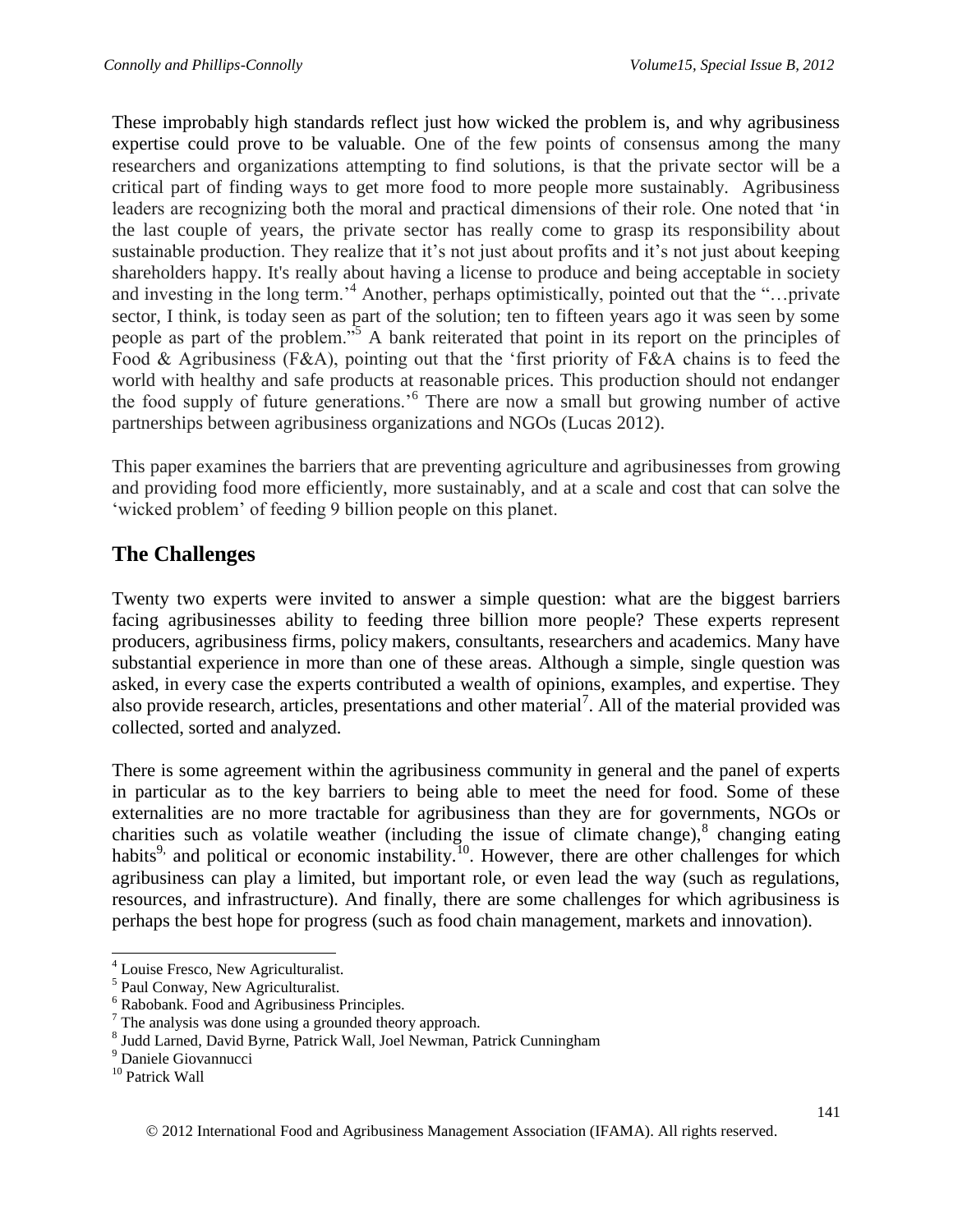The discussion below draws on a range of views and sources, groups the challenges with particular relevance for agribusiness into the GLIMPSE<sup> $m$ </sup> framework.

- **G** = Government
- $L =$  Losses in the food and ingredient supply chain
- $I =$  Infrastructure (trains, trucks, ports, cold storage, supermarkets etc.)
- $M =$ Markets
- **P** = Politics & Policies
- **S** = Science & Innovation
- $E =$  Environment

This framework provides a look at both the challenges and opportunities for agribusiness, and is briefly described below.

### **Government**

*"…governments will be the biggest barrier….."<sup>11</sup>*

Government bureaucracy, policies and regulations contribute substantially to the challenge of feeding the 9 billion.<sup>12,13,14,15,16</sup> The rules, fees, and costs of establishing and operating a business act as barriers to growth, and are frequently most burdensome in the regions where growth is most needed. For example, the World Bank estimates that African farmers could grow enough food to feed the continent–and generate an estimated \$20 billion in earnings for the government if policy makers agreed to lift cross-border restrictions, simplified the rules and fees involved in food trade, and permitted uncultivated land to be put into use. 17,18 To do something as simple as finding out what types of documents are needed to ship a container abroad or what the fees are requires a meeting with an official in most African countries.<sup>19</sup> Even to set up a business in Brazil takes 119 days, whereas in Australia it takes just two.<sup>20</sup>

It has also been argued that there is "a fundamental misunderstanding of the scope of the looming hunger problem and an unrealistic faith … [about] regulation of conventional food production ..."<sup>21</sup> and that judging new technologies challenges the resources of government officials and panels. $^{22}$ 

 $\overline{\phantom{a}}$ 

<sup>&</sup>lt;sup>11</sup> Mary Shelman

<sup>12</sup> Judd Larned

<sup>&</sup>lt;sup>13</sup> World Food Prize Conference, 2012

<sup>&</sup>lt;sup>14</sup> Mark Rosengrant

<sup>&</sup>lt;sup>15</sup> Simon Shane

<sup>16</sup> Mary Shelman

<sup>&</sup>lt;sup>17</sup> Lesley Wroughton

<sup>18</sup> Bloomberg, November 2012.

<sup>19</sup>The World Bank, October 2011.

<sup>20</sup> The World Bank. Time required to start a business.

<sup>21</sup> Joel Brandenberger

<sup>22</sup> Dennis Conley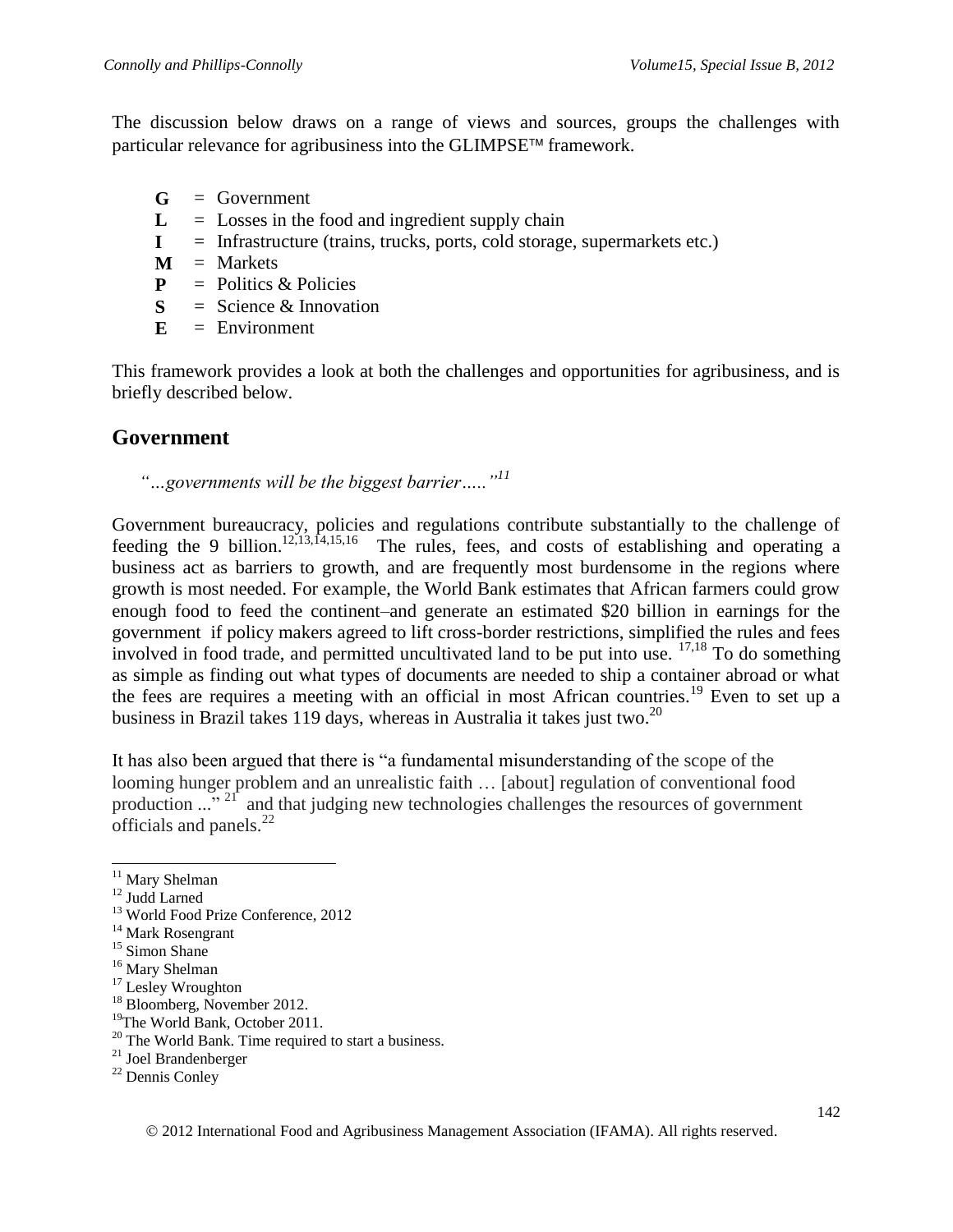Finally, there is the issue of corruption<sup>23</sup>, which is endemic in many regions. Whether it takes the form of requiring bribes to conduct normal business, controlling with whom or on what terms contracts are made, or to whom the benefits of any contracts or deals accrue, corruption is costly to all concerned. Moreover, while agribusinesses may see themselves as victims of corruption, deals made at the expense of either the local citizenry or the environment reinforce the negative views of multinational agribusiness firms.

While there are limits to how much agribusinesses can affect government regulations and corruption, participation and pressure from the business community can make a difference. One of the reasons that approvals for new technologies can take four to seven years is that the complexity of the science leads to uncertainty on the part of the regulators, who then find it easier to defer making a decision. The scientists in the agribusiness community are at the cutting edge of innovation and can help to reduce the scientific gap between industry, academia and government, in turn reducing the delay in getting innovations into the marketplace.<sup>24</sup>

For example, 108 economies implemented more than 200 regulatory reforms in 2011-2012, mostly in the areas of starting a new business, increasing the efficiency of tax administration and facilitating trade across international borders<sup>25</sup>.

### **Losses**

"*Waste of food either pre-harvest or further along the food chain is a major issue preventing maximum return from the existing food supply."<sup>26</sup>*

Loss and waste occur at every stage of agricultural production, processing, distribution and use. The Food and Agriculture Organization of the UN estimates that one-third of food is lost or wasted. Consumers in Western Europe and North America waste upwards of ten times as much food as consumers in sub-Saharan Africa and Southeast Asia. In low-income regions the loss is largely due to harvesting techniques, food management systems (poor post-harvest storage can result in the loss of half the crop from mold and insects)  $2^7$ , packaging and marketing. These are all areas in which agribusinesses have substantial expertise and resources, and are therefore great opportunities. In higher income regions some of the food waste occurs early in the food supply chain (at harvesting or in coordination between sections of the supply chain), but most of the loss is at the consumption stage: food that is still fit for consumption is discarded.

The challenges of managing the feed and ingredient supply chain are significant, but this is an area in which agribusiness can succeed from a business perspective while also making a genuine contribution to ensuring that there is enough food to feed an additional 3 billion people.

 $\overline{\phantom{a}}$ 

<sup>&</sup>lt;sup>23</sup> Simon Shane, Mary Shelman

<sup>24</sup> Dennis Conley

<sup>&</sup>lt;sup>25</sup> World Bank & International Finance Corporation.

<sup>26</sup> Patrick Wall

 $27$  Simon Shane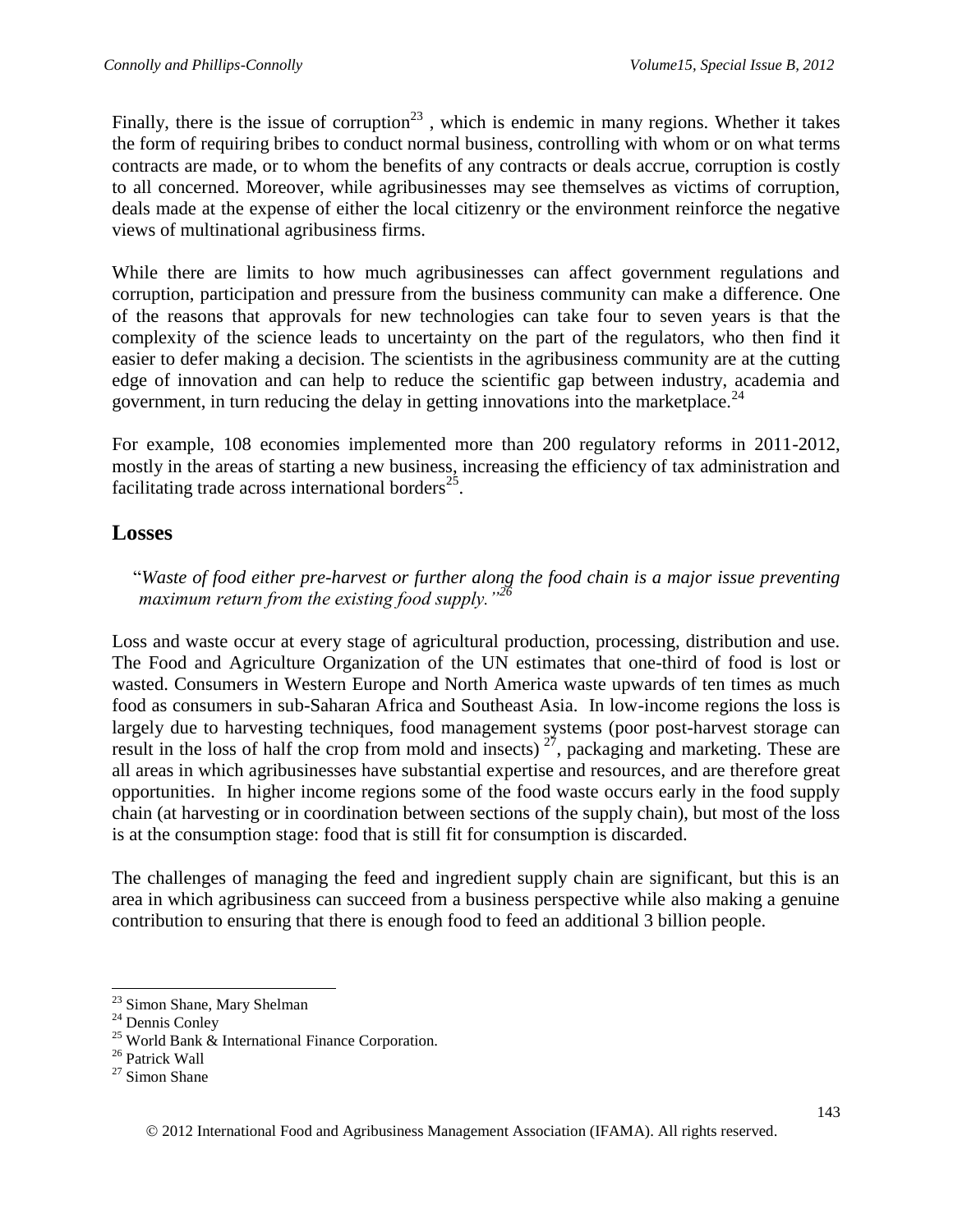#### **Infrastructure**

*"…having sufficient infrastructure to move product….to deliver effectively"<sup>28</sup>*

Infrastructure is the tracks on which a supply chain runs. From the truck, trains, and other conveyances, to the roads and rails on which they travel, to the ports and transit points along the way, infrastructure sets the limits as to how quickly feed, ingredients and food products can move through the supply chain to the end consumer. The infrastructure also plays an important part in the condition in which it arrives, directly (through climate control, for example) and indirectly (spoilage rates are reflected in journey time). Successive US governments have failed to reinvest in the existing infrastructure, leading to a relative loss in this competitive advantage.<sup>29</sup> The amount of control that agribusiness has over infrastructure varies considerably. Large firms can sometimes build the necessary infrastructure themselves, or can use their influence to encourage government or public-private investment. Firms in a supply chain can work together more closely to streamline the process.

### **Markets**

*"…trade not aid will help developing countries become self-sufficient in terms of food security"<sup>30</sup>*

Markets demonstrate both how 'wicked' the problem of feeding three billion more people is, and how much agribusiness can do to help. It is highly complex, as each of the elements links to at least one other factor. Barriers to trade are inextricably linked to both Government and Policies, but Infrastructure (or lack thereof) can also be a barrier to trade.<sup>31</sup> Volatility of supply and demand $32$  is often exacerbated by Policies, and aggravated by opaque pricing mechanisms.<sup>33</sup> Barriers to investment for marginal cost suppliers  $34$  are linked to market volatility as well as Government and Policy interference. In many regions fragmented markets<sup>35</sup> and dependence on middlemen<sup>36</sup> make it difficult for agribusinesses to develop efficient operations and act as a constraint on growth and maximization of the resources involved.

There are examples of agribusiness operations working together, such as when farmers in France and McDonalds join in multi-year contracts that act to reduce volatility and stabilize the markets for the farmer, but there are too few of these.<sup>37</sup> In part this is due to behavioral constraints in markets, whether from old antagonisms, poor communication or simply the resistance to change

<sup>35</sup> World Food Prize Conference

l <sup>28</sup> Judd Larned

<sup>29</sup> Judd Larned, Simon Shane, Michael Boehlje

<sup>30</sup> Patrick Wall

<sup>&</sup>lt;sup>31</sup> Simon Shane, Clare Thorp

<sup>&</sup>lt;sup>32</sup> Judd Larned

<sup>&</sup>lt;sup>33</sup> Simon Shane

<sup>34</sup> Judd Larned

<sup>&</sup>lt;sup>36</sup> Simon Shane

<sup>&</sup>lt;sup>37</sup> Marc Larousse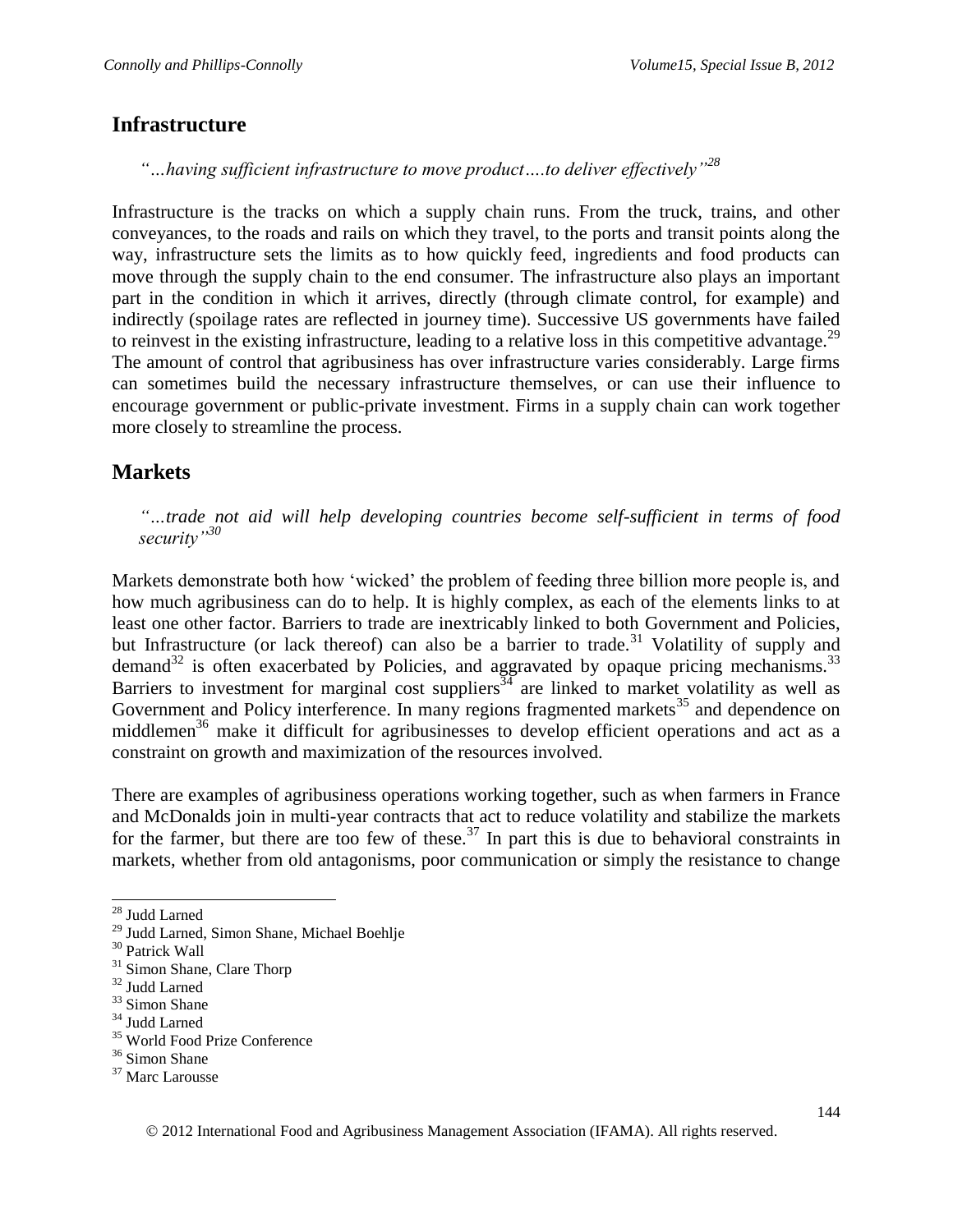found at every level from producer to consumer.<sup>38</sup> Changes that are now familiar, such as pasteurization, were once viewed with suspicion by the markets.<sup>39</sup> More transparency by agribusinesses about both the risks and the benefits from innovative approaches may help ameliorate some of these factors.

#### **Policies**

"*Government policy plays a significant role in the 'market efficiency' of the global Ag markets"<sup>40</sup>*

Moving beyond bureaucracy, there is also the challenge of policies that support wasteful use of resources or subsidized environmentally destructive practices<sup>41</sup> or other perverse incentives. Fertile land in Russia and Argentina lies fallow because of volatile government policies while price supports, subsidized fuel and water encourage crops and herds that would otherwise be unsustainable.<sup>42</sup> The US and the EU spend more than  $\epsilon$ 200Billion annually on agricultural subsidies, distorting both the crops that are grown and the markets for those crops<sup> $43$ </sup>. Biofuel subsidies skewed the use of corn crops away from food and into a form of expensive fuel<sup>44</sup>. Moreover, food is often caught up in political issues. For example, a dispute on tires led to China banning the import of chicken from the US (Bradsher 2009).

The level and potential for participating in the development of government policies varies significantly by region, but leaders in the agribusiness arena could do more to help develop 'best practice' policies that reflect both the specific needs of a given sector and the impact on the larger environment. These 'best practice' policies can then made available more broadly.

#### **Science/Innovation**

"*The biggest block….is failing to recognize, adopt, pursue or research [appropriate] technologies"<sup>45</sup>*

The effectiveness of the chemical arsenal is declining<sup>46</sup>; disease factors are an increasing challenge in animal husbandry<sup>47</sup>; and the "Green Revolution" of the 1970's appears to have hit a plateau. Antagonism between society and scientists, due in part to environmental and humanitarian concerns, and in part to scares such as BSE, has created barriers to the acceptance

l

<sup>44</sup> Marc Larousse

<sup>46</sup> David Byrne

<sup>&</sup>lt;sup>38</sup> Dennis Conley

<sup>&</sup>lt;sup>39</sup> Norman Borlaug

<sup>40</sup> Patrick Wall

<sup>41</sup> Water and Food in the Bio economy

<sup>42</sup> Judd Larned

<sup>43</sup> Michael Marshall

<sup>45</sup> Clare Thorp

<sup>47</sup> Nick Rosa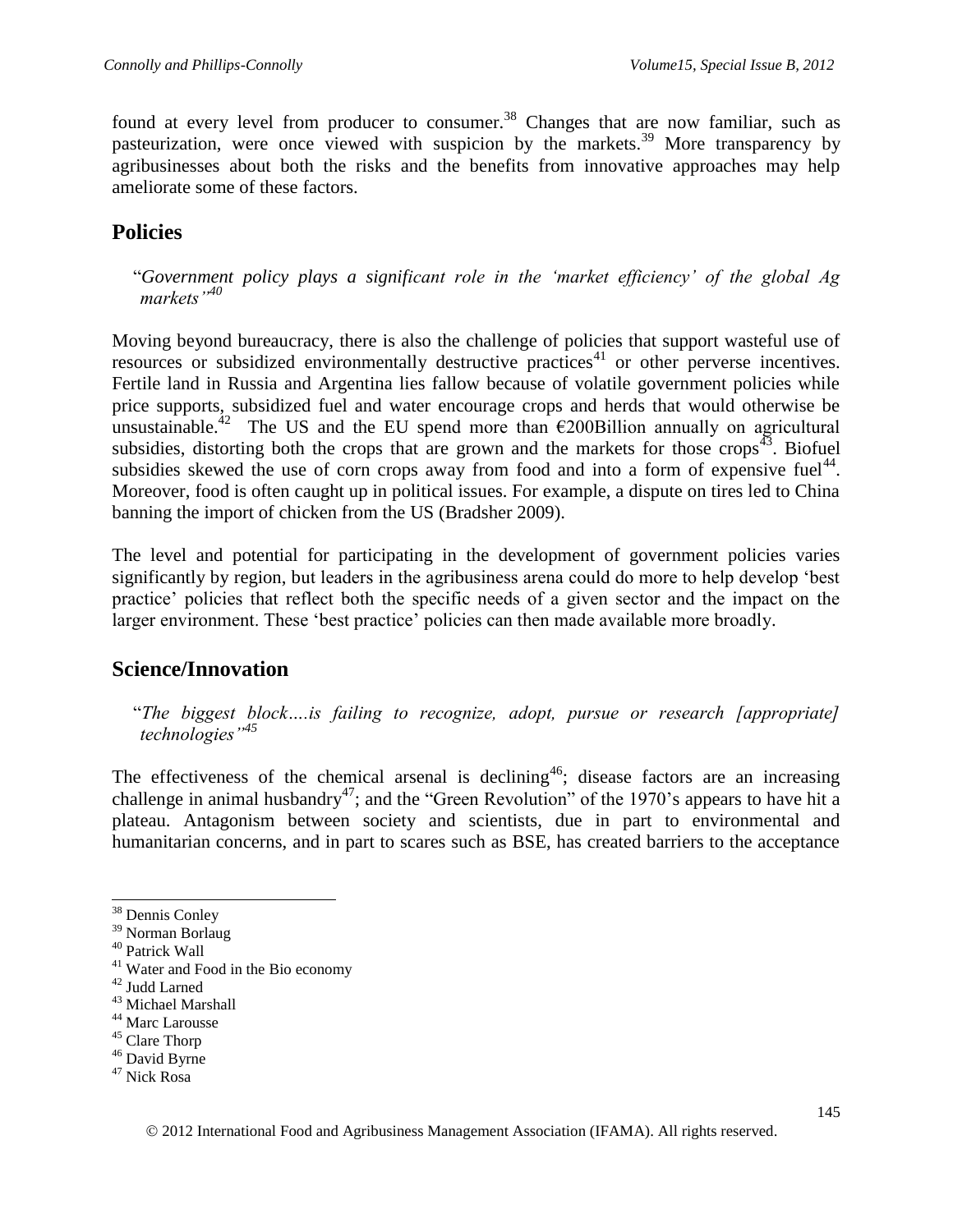of genetically modified organisms (GMOs).<sup>48</sup> Biofuel technology has led to the diversion of food to fuel<sup>49</sup> and competition for farmland,<sup>50</sup> creating a backlash that may obscure the value of the second generation work that is now being done. And finally, the recognition of patents and ability to protect intellectual property is challenging in many regions.

These obstacles are not new. As Nobel Laureate Norman E. Borlaug, one of the leading scientists behind the 'green revolution' noted<sup>51</sup>:

…we confronted bureaucratic chaos, resistance from local seed breeders, and centuries of farmers' customs, habits, and superstitions. We surmounted these difficult obstacles because something new had to be done. Who knows how many would have starved if we had delayed commercializing the new high-yielding cereal varieties and improved crop management practices until we could perform tests to rule out every hypothetical problem, and test for vulnerability to every conceivable type of disease and pest? How much land for nature and wildlife habitat, and topsoil would have been lost if the more traditional, low-yield practices had not been supplanted?

….the skeptics and critics of the new biotechnology wish to postpone the release of improved crop varieties in the hope that another year's, or another decade's, worth of testing will offer more data, more familiarity, more comfort. But more than a half-century in the agricultural sciences has convinced me that we should use the best that is at hand, while recognizing its imperfections and limitations. Far more often than not, this philosophy has worked, in spite of constant pessimism and scare-mongering by critics.

Innovation is a challenging area in which agribusinesses—individually and collectively have a tremendous amount to contribute: the research that leaders in all agribusiness sectors are already pursuing contain the seeds of the next "green revolution" – one that is likely to be green in both senses of the word.

### **Environment**

*"The biggest barrier is access to water and managing scarce water supplies."<sup>52</sup>*

Resource issues, and the implications for the environment, are one of challenges most often cited by the agribusiness community. According to sources and the UN, agriculture needs "…to produce more food per unit of land, water and agrochemicals"<sup>53</sup> Land—availability of arable land,<sup>54</sup> security of tenure on the land,<sup>55</sup> degradation and erosion of land<sup>56</sup> is one of the biggest

l <sup>48</sup> Judith Capper

<sup>&</sup>lt;sup>49</sup> Simon Shane

<sup>50</sup> AFIA, Global Food Security

<sup>51</sup> Norman Borlaug

<sup>52</sup> Ray Goldberg

<sup>&</sup>lt;sup>53</sup> Gordon Butland, UN Food and Agriculture

<sup>54</sup> UN Report on Food: China; AFIA: Future Patterns, David Byrne, Patrick Wall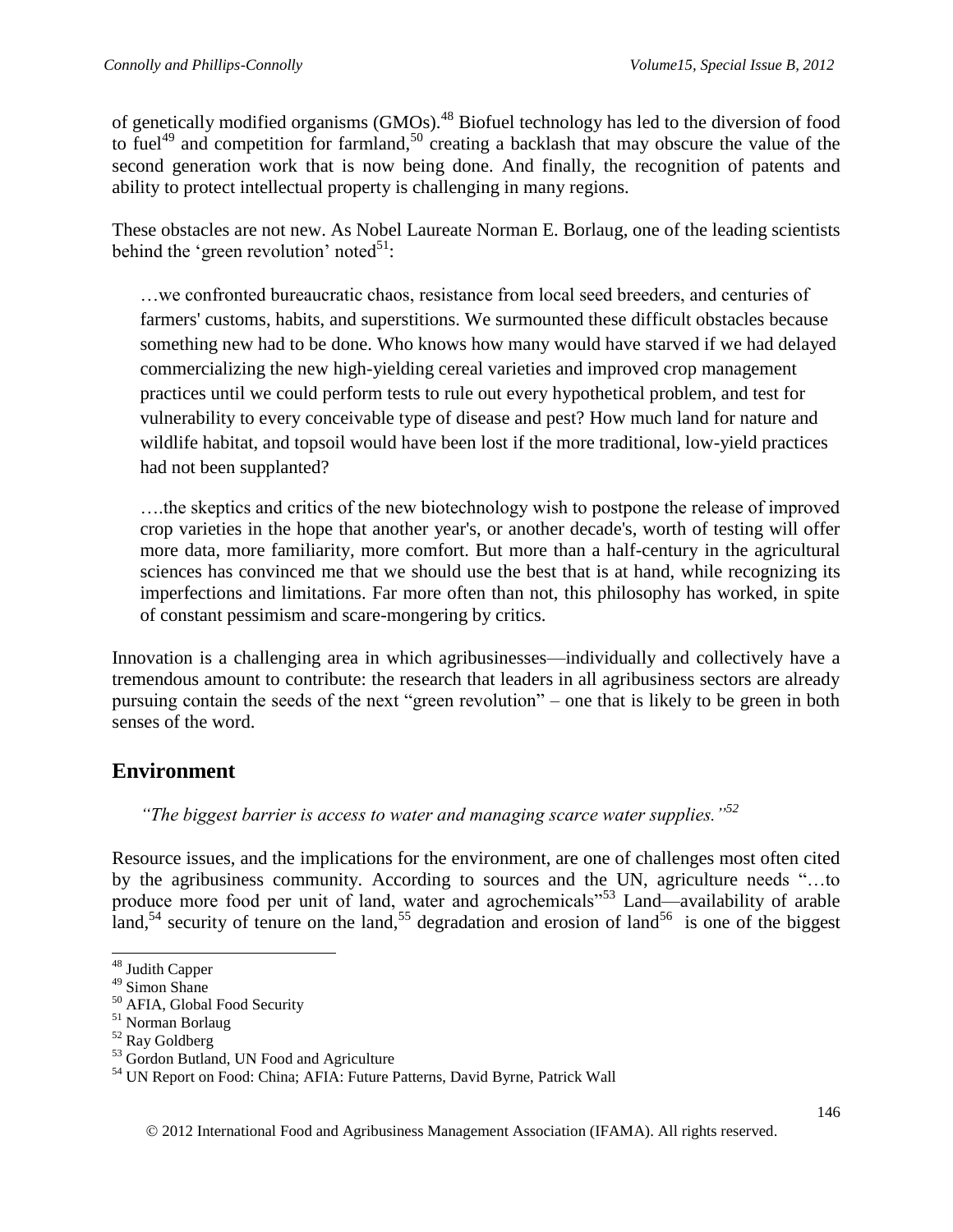resource issues. For example, it has been estimated that there is a need for 30% more grain from the fast reducing stock of arable land.<sup>57</sup> Greater productivity is one answer. Another is making better use of marginal land, as with the 'miracle of the Serra', in Brazil. In both cases, agribusiness has a lot to contribute. These are areas where pro-active agribusiness interests are already making a difference<sup>58</sup>, but the scale of the challenge, and the fear of risk and/or low returns can act as a brake on investment.<sup>59</sup>

Similarly, water, an issue that was typically associated with specific regions, has recently been recognized as a global issue<sup>60</sup>, it has been called the "silent crisis".<sup>61</sup> Agribusinesses are often seen as part of the problem, through over-fishing, over-harvesting, use of chemicals and pesticides, wasteful use of natural resources, waste management and so on. The other side is the challenge of creating more food from more difficult environments. These are areas in which innovation, creativity and the desire to succeed that are characteristic of the private sector can be used to advantage.

## **The Opportunities**

Agribusinesses can play a crucial role in addressing some of the major challenges, particularly some aspects of *loss, infrastructure, markets* and *environment*. The expertise and innovation required for agribusinesses to survive in the competitive marketplace can be applied to these challenges in ways that contribute to the both the organization and the greater good.

Agribusinesses can anticipate, recognize and work to overcome *government* bureaucracy and corruption. It can build credibility with consumers by being more open about the *science* of innovation and also by working to help shape *policy* in ways that are constructive to the larger goals, not simply narrow self-interest. By taking a long-term perspective, and developing working relationships across boundaries, agribusinesses can help reduce *losses*, by bringing supply chain expertise to areas where it is less developed and by helping with efforts to improve Infrastructure. The Environmental challenges will also require a long-term perspective to repair, protect and develop land and water resources. Working with *government and policy makers* will be an important part of meeting the *environmental* challenges, of developing the necessary Infrastructure and helping to ensure that *markets* are fair and open.

However, all of these pieces are reliant on having the people to do carry them out. Several of the experts noted that the importance of education, especially for women<sup>62</sup>, or cited lack of education as a barrier. $63$ One noted "in my direct experience, the absence of management talent is

l

<sup>55</sup> Simon Shane

<sup>56</sup> Simon Shane, UN Food and Agriculture

<sup>57</sup> David Byrne: Safe and Sustainable

<sup>58</sup> Knowledge Based Bio-Economy, Private Sector Investment, Judd Larned

 $59$  Private sector investment in R&D

<sup>60</sup> David Byrne, UN Food and Agriculture, Knowledge Based Bio-Economy, Ray Goldberg, Patrick Wall, New Agriculturalist

<sup>61</sup> Ban Ki-Moon. UN News Center. 2007.

<sup>62</sup> Patrick Wall

<sup>63</sup> Clare Thorp, Mary Shelman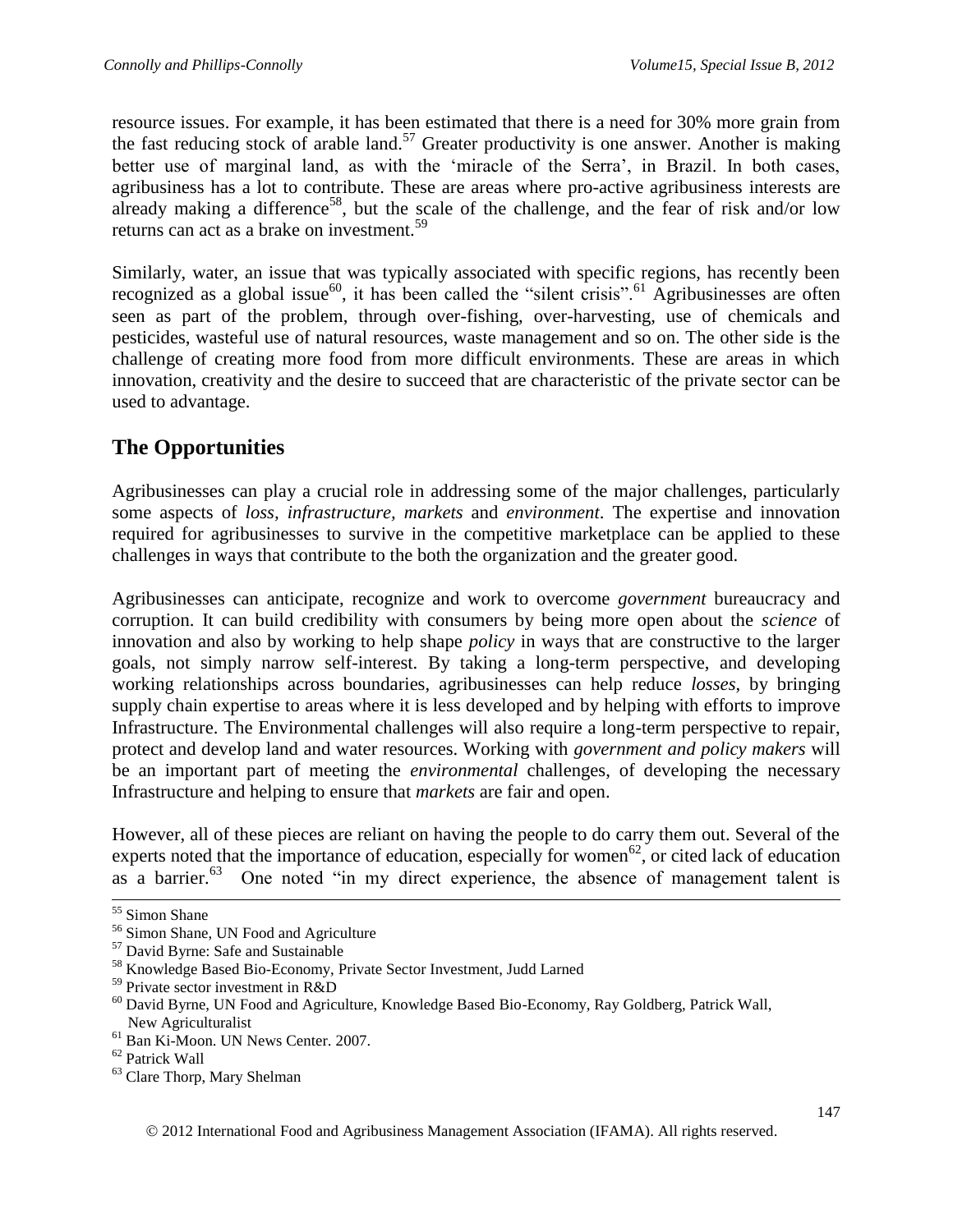shocking. In countries as diverse as Russia, Pakistan and Uganda, from basic issues such as staff and management development right up to logistics both hard and soft investment is needed."<sup>64</sup>

Lack of education is a barrier at any time, but the historically conservative agribusiness sector is going through a period of disruptive change in technology, communications and global markets. As noted in the IFAMR Special issue on Human Capital (Shelman and Connolly 2012), "the glue" … that will define the success of agribusiness organizations in this new environment is not physical resources or financial clout but rather human capital."

#### **Conclusions**

*"….the current assumption seems to be that the world can have a rising population, everhigher per capita meat consumption, devote less land to food production to help hit climate change targets and eschew the advances in science that might increase yields. This is the stuff of fantasy. It is possible to have more intensive farming using the full range of technological breakthroughs in order to feed a bigger, meat-hungry population. Or it is possible to have lower yields from a more organic approach to feed a smaller population eating less meat, but not both*."

#### *-Larry Elliott*

Elliott's quote captures the essential nature of wicked problems: there are no easy answers. The  $GLIMPSE<sup>TM</sup>$  framework makes it clear that the barriers and opportunities to achieving the necessary growth are often two sides of the same coin. It offers researchers, regulators and policymakers insights into the barriers that agribusinesses face in delivering on the promise of those productivity improvements. It also helps these groups and –crucially, agribusiness participants identify areas where there are opportunities to improve the quality of life for the next inhabitants of this planet.

According to a recent OECD-FAO presentation<sup>65</sup> the 3 billion new people—mostly urban dwellers will require 1 billion tons of cereals and 200 million tons of meat. Building on the evidence that agricultural productivity has improved by 2.6% per annum over the past 10 years; they estimate that productivity will increase a further 1.7% per annum for the next 10. Compounded over the next 35 years, that will allow agribusinesses to generate the requisite 70% increase in food production. These projections correlate closely with the view of the New Vision for Agriculture Project, which estimates that 20% improvement per decade in production, productivity and land expansion will be sufficient to meet the goal. $66$  Clearly, it is possible to achieve the necessary growth, and given the creativity and determination within the agribusiness community, arguably the biggest barrier is not recognizing the opportunities within the obstacles.

 $\overline{a}$ 

<sup>64</sup> Damien P. McLoughlin

<sup>65</sup> Wayne Jones OECD Trade and Agriculture, Future Farm Europe, 26-28 June 2012

<sup>66</sup> World Economic Forum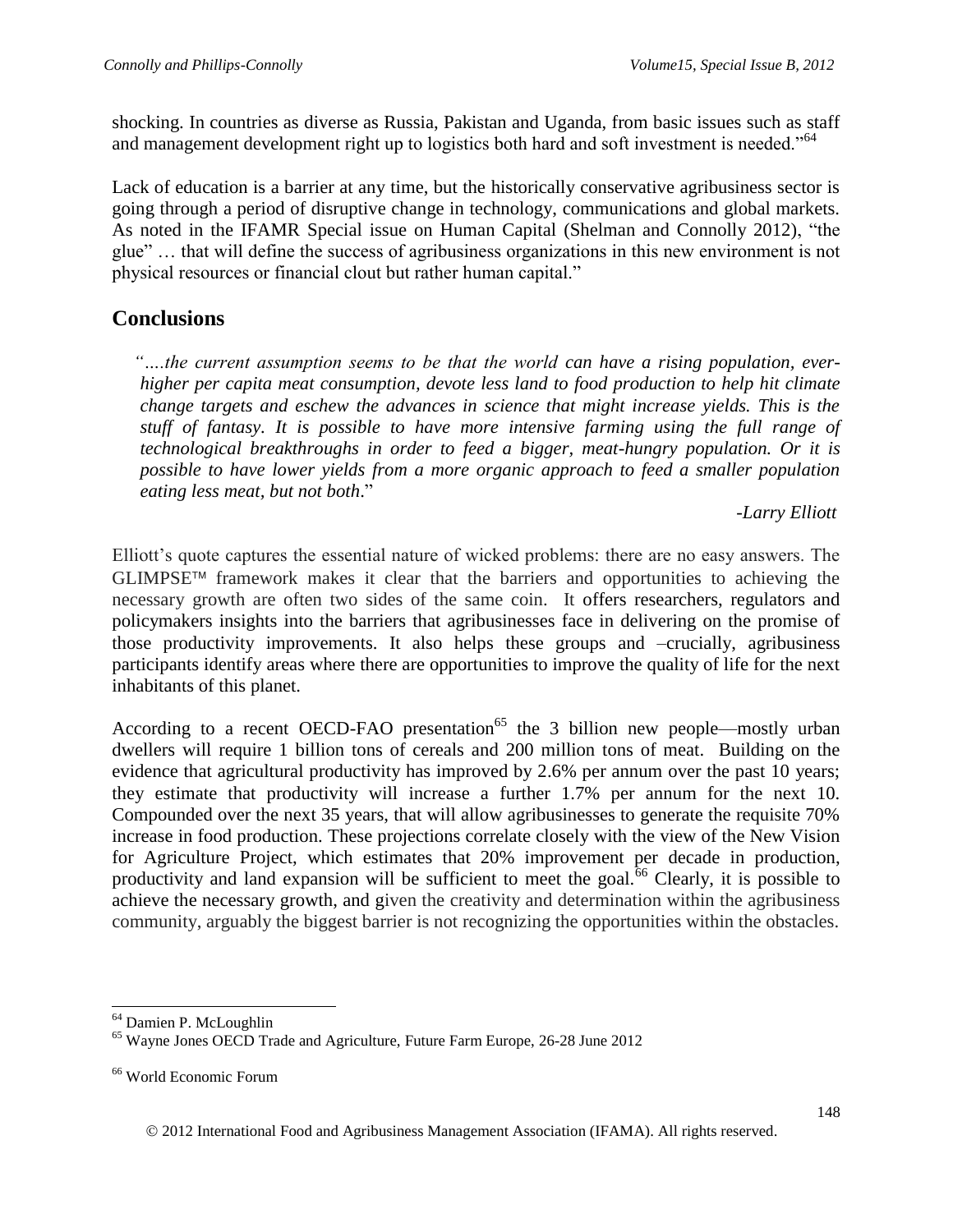### **References**

- Australian Public Service Commission. 2007. Tacking wicked problems: A public policy perspective. Online:<http://www.apsc.gov.au/publications-and-media/archive/> publications-archive/tackling-wicked-problems.
- American Feed Industry Association: Future Patterns of U.S. Feed Grains, Biofuels and Livestock & Poultry Feeding, AFIA Board of Directors, October 25, 2012.
- Australian Public Service Commission, 25 October 2007: Tackling Wicked Problems: A Public Policy Perspective. [http://www.apsc.gov.au/publications-and-media/archive/publications](http://www.apsc.gov.au/publications-and-media/archive/publications-)archive/tackling-wicked-problems.
- Bloomberg. 2012. African Trade Barriers Curb Food Output, World Bank Says. October 24. [http://www.bloomberg.com/news/2012-10-25/african-trade-barriers-curb-food-output](http://www.bloomberg.com/news/2012-10-25/african-trade-barriers-curb-food-output-world-bank-says.html)[world-bank-says.html](http://www.bloomberg.com/news/2012-10-25/african-trade-barriers-curb-food-output-world-bank-says.html)
- Boehlje, Michael. June 2012. Mid-West Food and Agribusiness Executive Seminar. Distinguished Professor, Department of Agricultural Economics, Purdue University
- Borlaug, Norman. 2004. Compromising the Potential of Biotechnology, Forward to "The Frankenfood Myth: How Protest and Politics Threaten the Biotech Revolution" by Henry Miller and Greg Conko, Praeger Publishers.
- Bradsher, Keith. 2009. China Moves to Retaliate Against U.S. Tire Tariff. *The New York Times* September 13. http://www.nytimes.com/2009/09/14/business/global/14trade.html?\_r=0.
- Brandenberger, Joel. President, National Turkey Federation. Personal correspondence, October 2012.
- Butland, Gordon. Director of G&S Agri-consultants. Thailand. Personal correspondence. November 2012.
- Byrne, David . Health First Europe; former EU Commissioner, Health & Consumer Protection. Personal correspondence, October 2012.
- Capper, Judith. Sustainability Consultant and Adjunct Professor of Animal Sciences, Washington State University. Personal correspondence, October 2012.
- Clever Consult BVBA. 2010. The Knowledge Based Bio-Economy (KBBE) in Europe: Achievements and Challenges. Full Report. September 14. [http://www.bio](http://www.bio-/)economy.net/reports/files/KBBE\_2020\_BE\_presidency.pdf
- Conley, Dennis. Director, Graduate Program in Agribusiness and Nebraska Cooperative Council Distinguished Professor, University of Nebraska. Personal correspondence, October 2012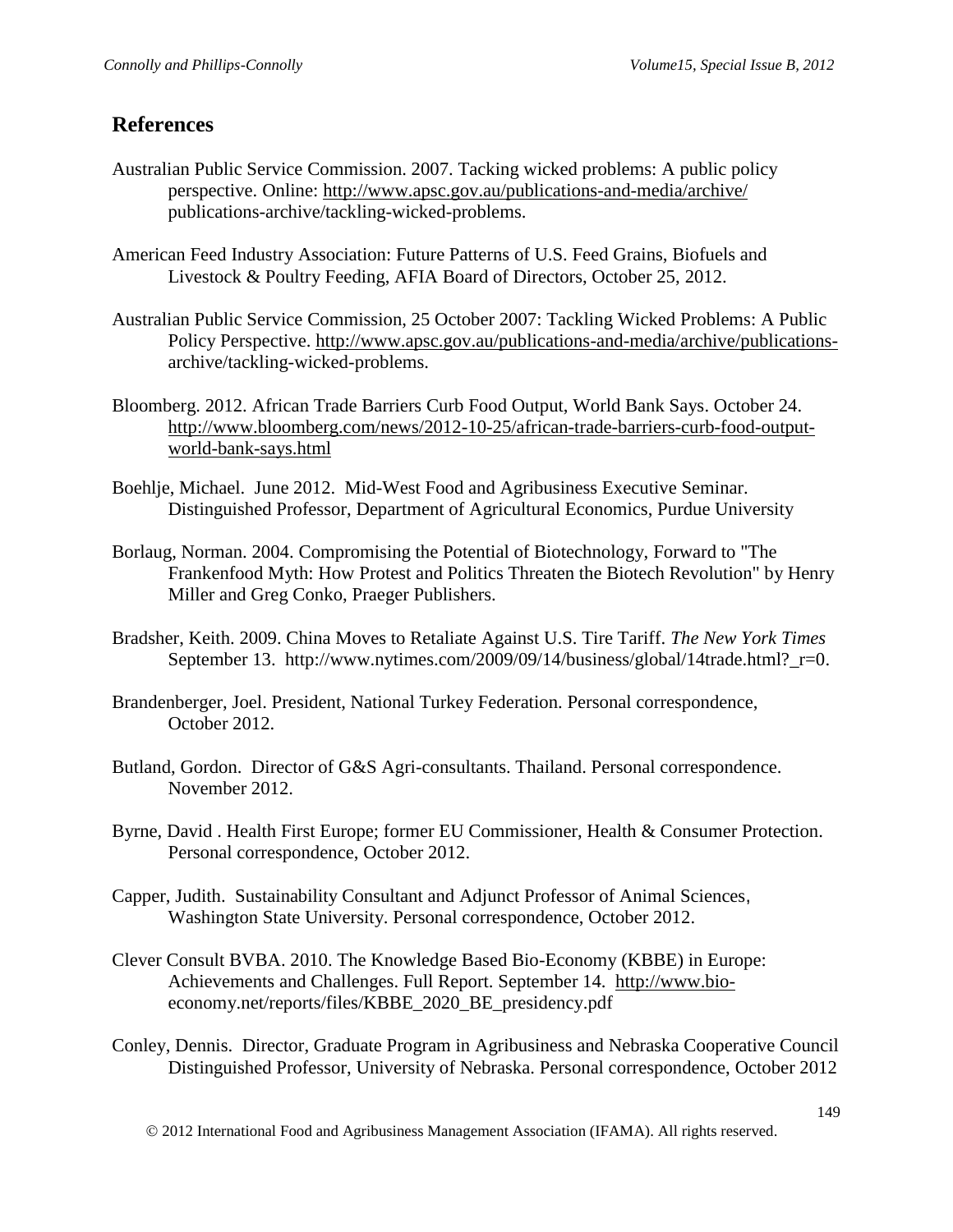- Cunningham, Patrick 2012. Former Chief Scientific Adviser to the Irish Government; Professor of Animal Genetics , Trinity College, Dublin, Personal correspondence. October 20, 2012.
- Cunningham, Patrick. 2010. Knowledge Based Bio-Economy: Setting the Perspective. Conference Knowledge Based Bio-Economy towards 2020. Online: [http://paepard.blogspot.com/2010/09/knowledge-based-bio-economy-towards.html.](http://paepard.blogspot.com/2010/09/knowledge-based-bio-economy-towards.html) September 14. Brussels.
- De Schutter, Oliver. Mission to the People's Republic of China, UN High Commission for Human Rights Global Food Security
- Elliott, Larry. 2012. The era of cheap food may be over. *The Guardian*, September 2. <http://www.guardian.co.uk/business/2012/sep/02/era-of-cheap-food-over>
- Giovannucci, Daniele and et al. 2012. Food and Agriculture: the future of sustainability. United Nations Department of Economic and Social Affairs, Division for Sustainable Development
- Goldberg, Ray. Moffett Professor of Agriculture and Business, Emeritus, Harvard University: Personal correspondence, October 1, 2012.
- International Association of Agricultural Economists (IAAE) Triennial Conference: Water and Food in the Bioeconomy- Challenges and Opportunities for Development; August 18-24, 2012. Foz do Iguacu, Brazil.
- Jones, Wayne. 2012. OECD Trade and Agriculture: Future Farm Europe. June 26-28, 2012.
- Larned, Judd. Principal, Bain & Company, Chicago. Personal correspondence. October 20,2012.
- IFPRI: Food Policy Research in a Time of Unprecedented Challenges, October 2012
- Lucas, Louise. 2012. Ethical sourcing: Business works with NGO's for the common good. *Financial Times.* November 21. <http://www.ft.com/intl/cms/s/0/e3459310-22af-11e2-> 8edf-00144feabdc0.html#axzz2ErhTQEMd

Larousse, Marc, Vice-President, Alltech Europe: personal communication, October 5, 2012

- Lyons, T.P. 2012. Alltech Symposium. Lexington, Kentucky, USA. May, 20.
- Naseem, Anwar; D. J. Spielman, S.W. Omamo, 2010. Private -Sector Investment in R&D: A Review of Policy Options to Promote its Growth in Developing-Country Agriculture. *Agribusiness* 26(1):143-173.

Marshall, Michael. 2012. GM food: the case for the defense. *New Scientist* 216(2666):8.

2012 International Food and Agribusiness Management Association (IFAMA). All rights reserved.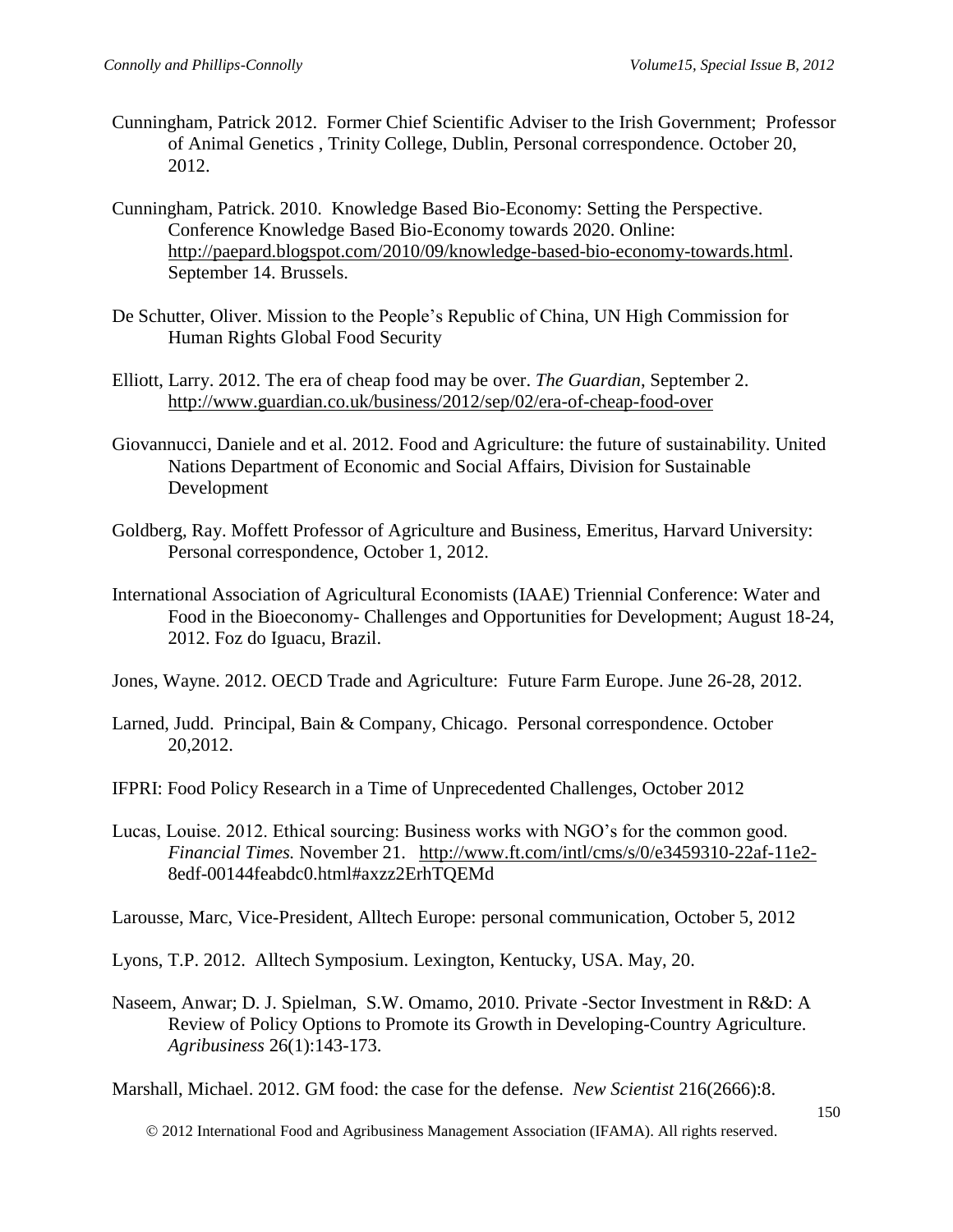- McLoughlin, Damien, Professor of Marketing and Director of Executive Education, University College Dublin: personal communication, October 2, 2012
- New Agriculturalist. 2012. *Feeding the World in 2050*. March. Online: [http://www.new](http://www.new-ag.info/en/pov/views.php?a=2504)[ag.info/en/pov/views.php?a=2504](http://www.new-ag.info/en/pov/views.php?a=2504)
- Nelson, William, L. Barbara, F. Gasperini. 2012. Meeting the Challenge of Feeding 9 Billion People Safely and Securely. *Journal of Agromedicine* 17(4):347-350.
- Joel Newman, President, CEO and Corporate Treasurer, American Feed Industry Association, Personal correspondence, October 12, 2012
- Oram, Julian. 2012 A New Direction for Agriculture . June. [http://www.greenpeace.org/international/Global/international/publications/RioPlus20/Ne](http://www.greenpeace.org/international/Global/international/publications/RioPlus20/New-Direction-for-Agriculture.pdf) [w-Direction-for-Agriculture.pdf](http://www.greenpeace.org/international/Global/international/publications/RioPlus20/New-Direction-for-Agriculture.pdf)
- Rabobank: Food and Agribusiness Principles. [http://www.rabobank.com/content/images/FoodAgribusiness%20Principles\\_English\\_tcm](http://www.rabobank.com/content/images/FoodAgribusiness%20Principles_English_tcm43-102911.pdf) [43-102911.pdf](http://www.rabobank.com/content/images/FoodAgribusiness%20Principles_English_tcm43-102911.pdf)
- Rastello, Sandrine. 2012. African Trade Barriers Curb Food Output, World Bank Says, *Bloomberg*, October 25. http://www.bloomberg.com/news/2012-10-25/african-tradebarriers-curb-food-output-world-bank-says.html
- Rosa, Nick. Managing Director, ContiAsia Continental Grain, Beijing. Personal correspondence, October 21,2012.
- Rosengrant, Mark W. et al. 2012. Water and Food in the Bioeconomy- challenges and opportunities for development. Plenary Paper, International Association of Agricultural Economists Triennial Conference, Foz do Iguacu, Brazil, 18-24 August 2012.
- Rueters. 2012. Lifting barriers could unlock Africa food trade World Bank. October 24. Online http://www.reuters.com/article/2012/10/25/worldbank-africa-foodidUSL1E8LP0BM20121025
- Shane, Simon. Veterinarian, Adjunct Professor, North Carolina State University; Personal Correspondence, October 22, 2012.
- Shelman, Mary. Director, Agribusiness Program, Harvard Business School, Personal Correspondence. October 20,2012.
- Shelman, M. and A. Connolly. 2012.The Human Capital Issue: Ensuring the Future of Food and Agribusiness. *International Food and Agribusiness Management Review*. 15(A):1-2.